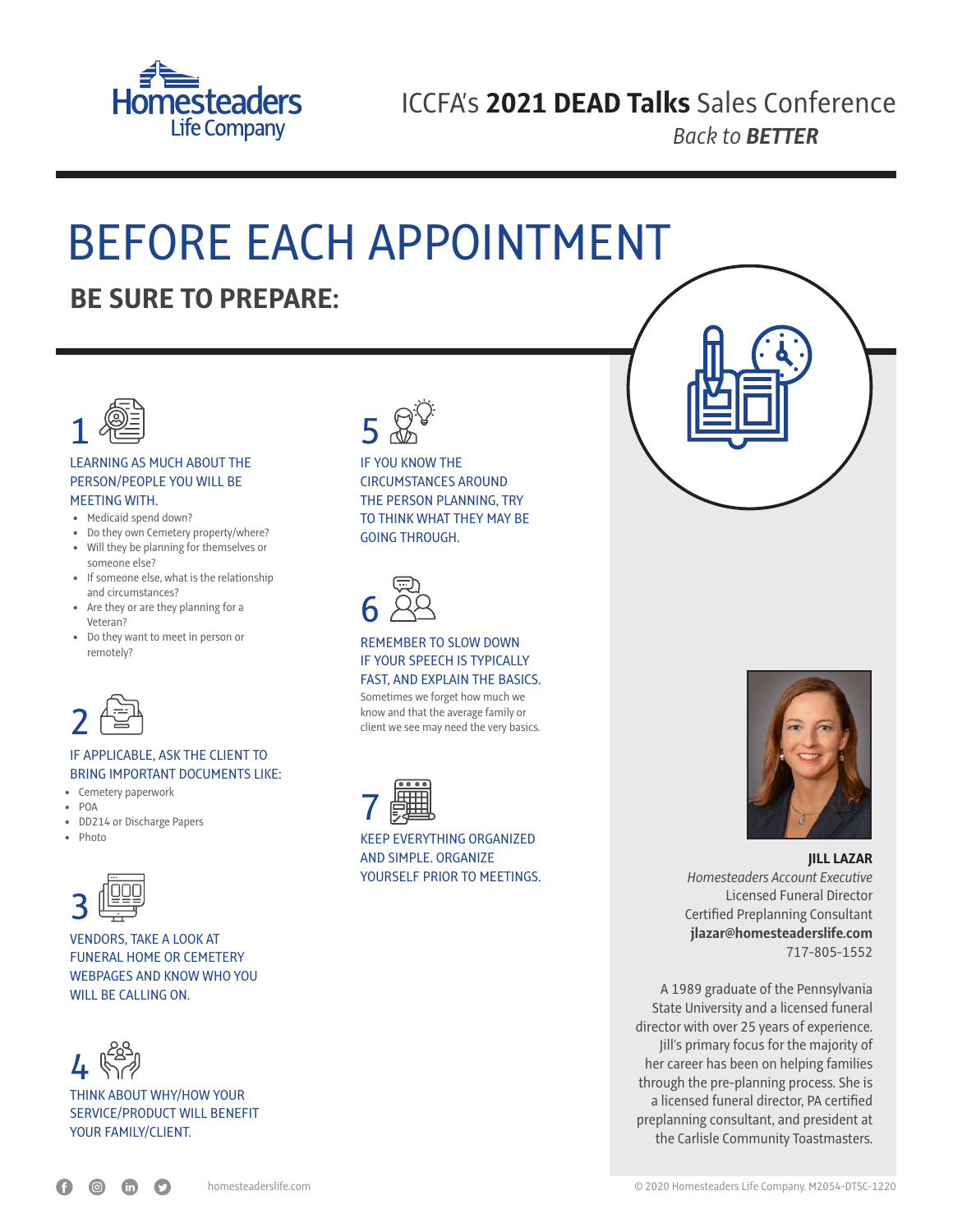

### AFTER EACH APPOINTMENT **REFLECTION AND SELF CHECK:**



ASK YOURSELF, "HAVE I ASKED FOR THE SALE?"



#### FOLLOW UP WITH ANY RESOURCES YOU THINK WOULD HELP YOUR FAMILY/CLIENT.









HAVE ATTENDED.



See daily flow chart provided. IF YOU DO NOT HAVE TIME TO ENTER INFORMATION IN CRM KEEP GOOD WRITTEN NOTES.

| Notes: |  |
|--------|--|
|        |  |
|        |  |
|        |  |
|        |  |
|        |  |
|        |  |
|        |  |
|        |  |
|        |  |
|        |  |
|        |  |



**JILL LAZAR** *Homesteaders Account Executive* Licensed Funeral Director Certified Preplanning Consultant **jlazar@homesteaderslife.com** 717-805-1552

A 1989 graduate of the Pennsylvania State University and a licensed funeral director with over 25 years of experience. Jill's primary focus for the majority of her career has been on helping families through the pre-planning process. She is a licensed funeral director, PA certified preplanning consultant, and president at the Carlisle Community Toastmasters.